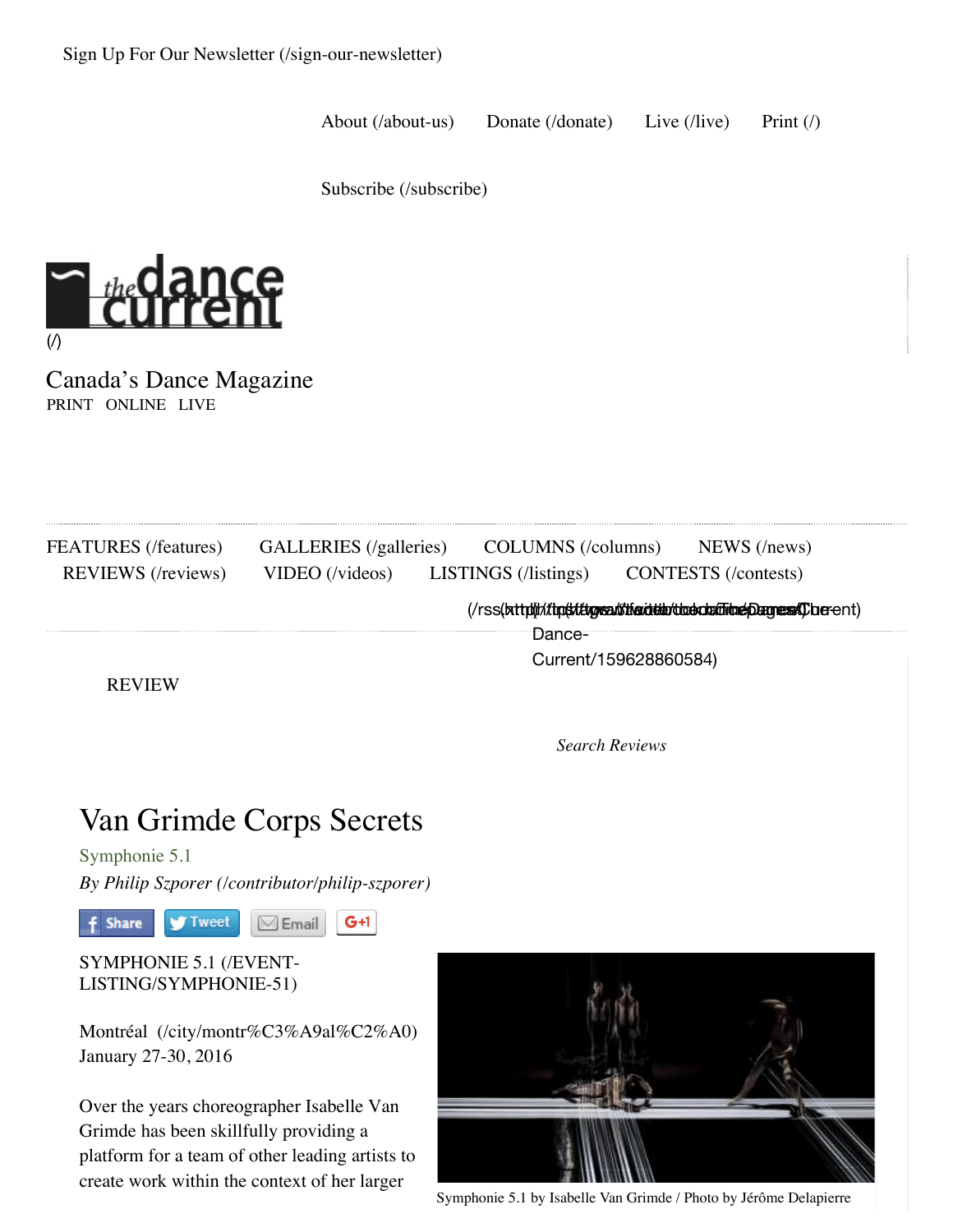canvas. This encyclopedic approach to

conceptual innovation is inclusive and offers

an idealistic broad-based vision to creativity. Now she's collaborating with, among others, the visual artist and interactive designer Jérôme Delapierre, composer-musicians Tim Brady and Thom Gossage (Van Grimde's long-time creative partner), dancers Marie-Ève Lafontaine, Georges-Nicolas Tremblay and two young performers from the École supérieure de ballet du Québec, Samaël Maurice and Maya Robitaille (what a terrific opportunity for them!).

Multimedia experimentation is the driving force behind *Symphonie 5.1*, a platform for applying video projections as a light source, working to reveal dancers' bodies, or a sense of them, rather than showing other pre-recorded images alongside them. Van Grimde and her collaborators are inscribing information from the moving human body to create new motion graphics in an organic yet seemingly unwieldy setting.

An eerie and cold sci-fi/biotech sense fills the space. Dancers emanate from the penumbra or retreat whence they came. What's viewed onstage does not reconcile with the rational world. In the sonic environment, the score of electric guitar and percussion builds with its own fantastical quality before subsiding, and it appears the dancers' movements are also processed to generate modulations of sound.

Vast geometric planes of grey, black and white images, flashing angular abstractions, or radiating beams of pulsing light, animate the previously bare black floor-cum-"screen." Visual noise envelops Lafontaine's prone or upright stretching body, as she rolls or slides. Upright, she punctuates her motion on the stage with expansive arm gestures, small thrusts of her legs or gentle backward rotations of her head , elongating the side of her neck. She's not so much ensconced in the elements but seems to be buffeted within the shape-shifting, voluminous space. The other dancers are introduced in other sections and inhabit the stage in similar ways. Each cast member performs a recurring genuflecting phrase mechanically, wherein hands rise and fall, snapping up and down the torso, the solar plexus open, the head cocked back. The disembodied feel to this repeated sequence, where the body appears to be a mere frame, adds to the sense of a dehumanizing universe.

While the technology tells its own "story," *Symphonie 5.1* examines relationships in a relatable yet played out fashion. For most of the piece, the performers never appear to be quite human, as there's little to no contact either physically or emotionally between them. Eventually, the adults (Lafontaine and Tremblay) become more expressive and look on to the younger dancers (Maurice and Robitaille) with doting eyes. In that moment there's the suggestion this is a perfectly ordinary family unit, a mom and dad with two kids. Briefly the adults enact a mating scene, a desperate clutch really, their intimate lives recharged. Meanwhile the children appear frozen in time and look on as guardians.

Suspended floor-to-ceiling vertical, translucent screens, twice the width of a human adult body, dot the sombre stage. The technology also casts synergetic clone-like silhouettes of the dancers onto the screens, mirroring the live bodies behind them, the virtual entities collapsing dimensions while fusing space.

Responsive multimedia activity in dance is not a new stream of research. But, as always, it's what you do with the technology that counts. Pioneering artists such as the American Alwin Nikolais chartered the evolution of this kind of kinetic presentation from the 1950s through to the 1980s, shunning narrative